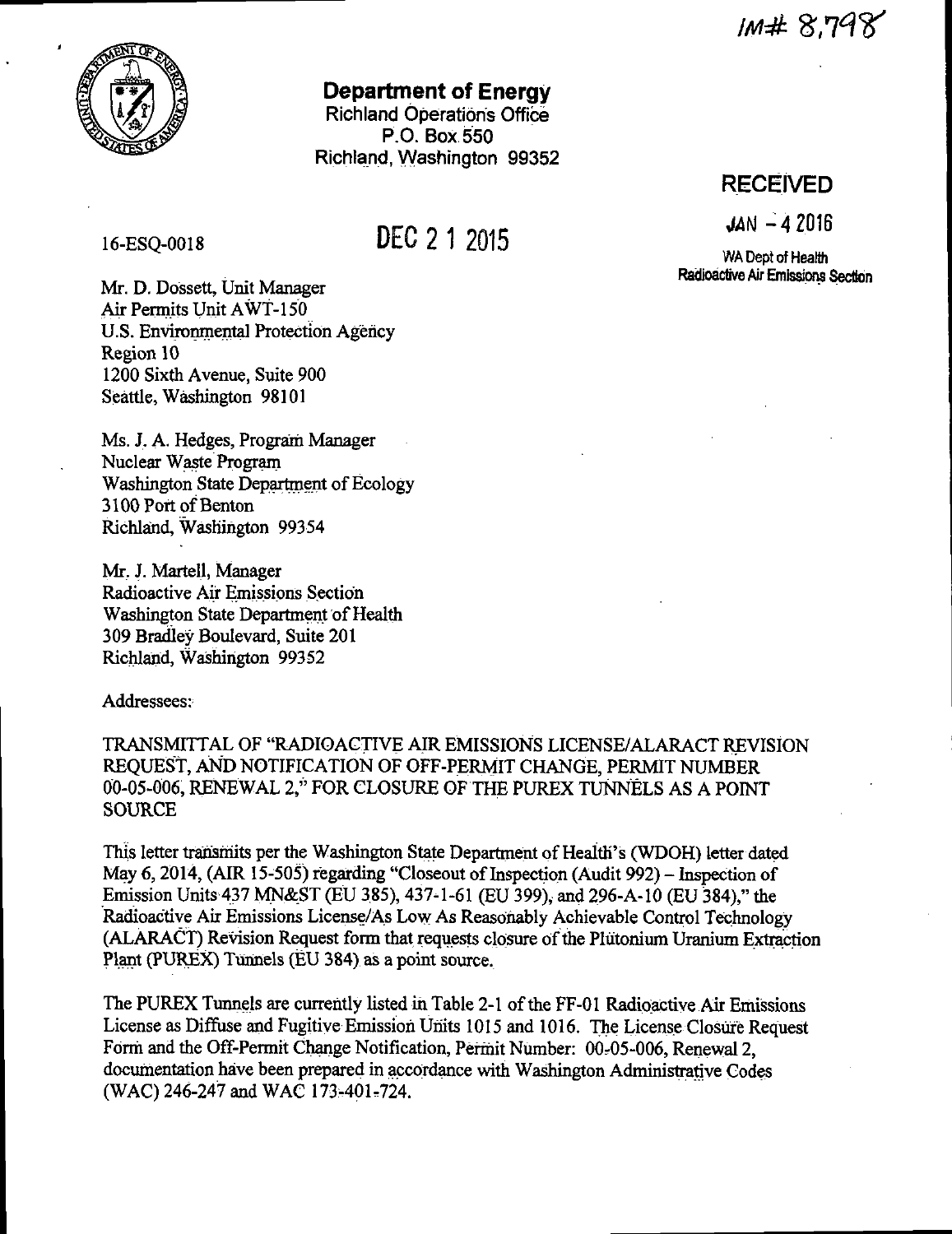Addressees 16-ESQ-0018

Attachment 1 contains the Radioactive Air Emissions License/ALARACT Revision Request for submittal to the WDOH for approval, consistent with its authority to administer and enforce the State Radioactive Air Emissions Regulations, including licensing. A copy of this document is also being provided to the Washington State Department of Ecology (Ecology).

Attachment 2 is the Notification of Off-Permit Change, Permit Number: 00-05-006, Renewal 2 as required by WAC 173-401-724 for Ecology, pursuant with its administration of the Hanford Site Air Operating Permit.

If you have any questions, please contact me, or your staff may contact Jeffrey A. Frey, Assistant Manager for Safety and Environment, on (509) 376-7727.

Sincerely,

A, *t4i~Qt<-* . **<sup>7</sup>**

Stacy Charboneau Manager

ESQ:ETF

Attachments

cc w/attachs: S. D. Berven, WDOH D. A. Faulk, EPA P. M. Gent, Ecology E. R. McCormick, WDOH V .. L. Peery, Ecology J. W. Schmidt, WDOH D. Zhen, EPA Environmental Portal

cc w/o attachs: H. M. Belts, CHPRC R. H. Engelmann, CHPRC R. A. Kaldor, MSA P. T. Karschnia, CHPRC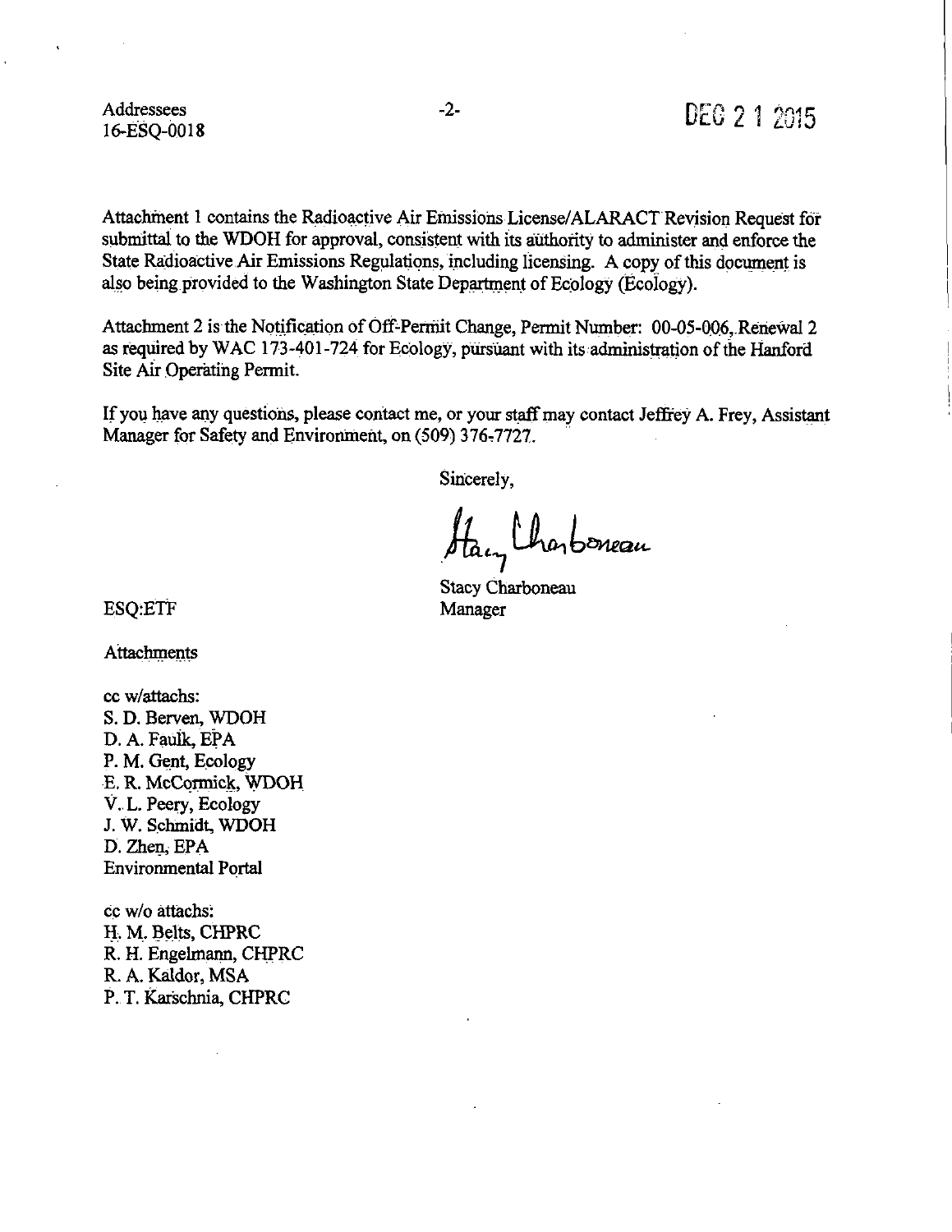### ATTACHMENT l

#### LICENSE / ALARACT REVISION REQUEST Permit Number: 00-05-006, Renewal 2

Consisting of 3 pages, including this cover page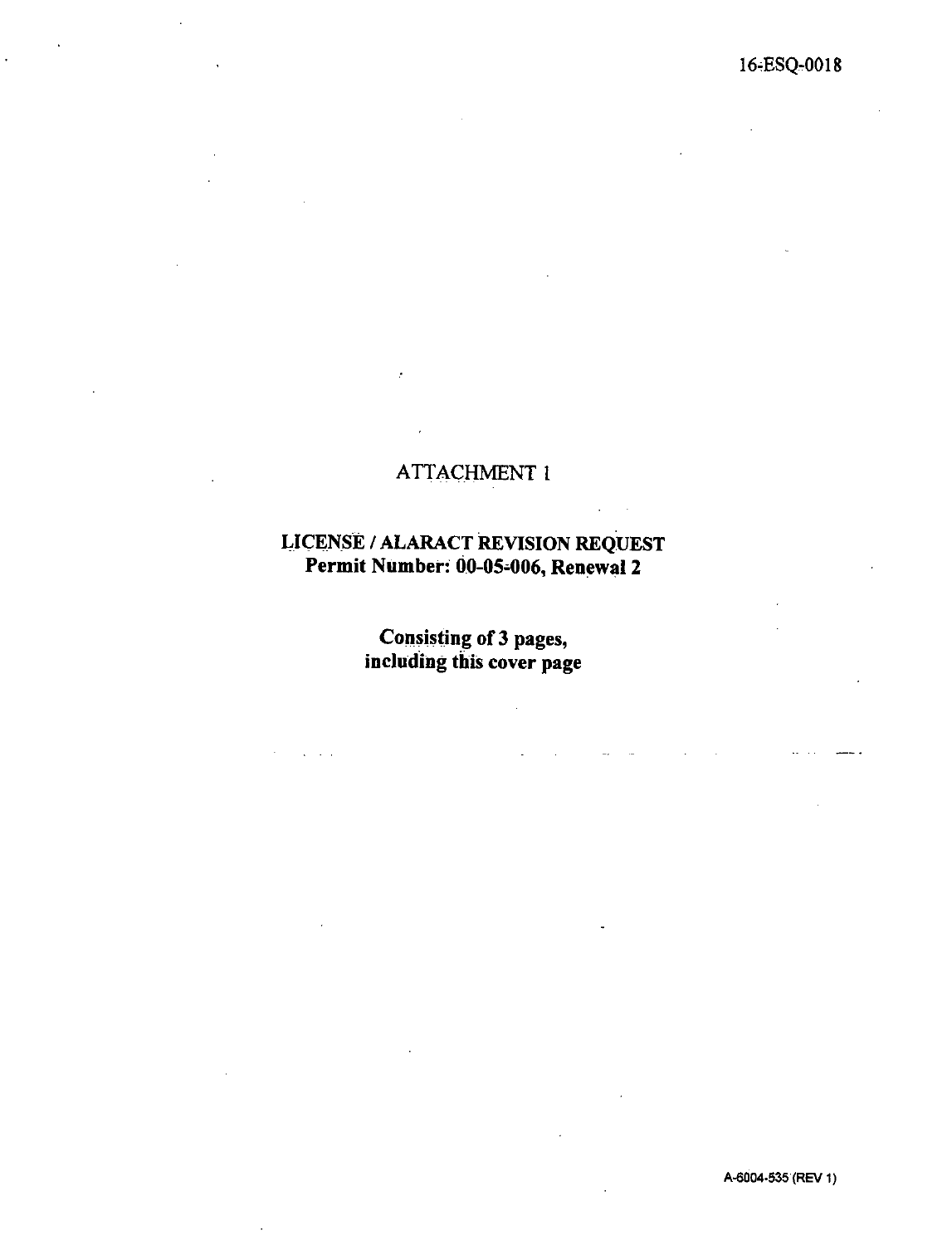#### 16-ESQ-0018 **ATTACHMENT 1**

#### **License / ALARACT Revision Request**

NOTE: Any increase to abated or unabated potential to emit (PTE) is considered a modification and requires an Appendix A Application per Washington Administrative Code (WAC) 246-247.

| Submittal Date: December 10, 2015                                                                                                    |
|--------------------------------------------------------------------------------------------------------------------------------------|
| <b>ALARACT Revision</b><br><b>License Revision</b><br><b>WDOH Condition Number:</b><br>New ALARACT Rev. #:                           |
| <b>Report of Closure</b>                                                                                                             |
| <b>PROJECT IDENTIFICATION</b>                                                                                                        |
| Project Title: Reactivation of PUREX Storage Tunnel Number 2                                                                         |
| Current WDOH NOC Number(s):<br>665                                                                                                   |
| WDOH EU ID Number(s): $384$                                                                                                          |
| Current WDOH Approval Letter Number(s): AIR 06-1026                                                                                  |
|                                                                                                                                      |
| <u>DESCRIPTION OF CHANGE</u>                                                                                                         |
| <b>Number of Attachments: 0</b>                                                                                                      |
| WDOH will provide a new approval letter containing any new or modified conditions that result<br>from the following proposed change. |

**Enter original and proposed wording here:** 

Report of closure for PUREX tunnels (296-A-10).

As directed by WDOH letter air 15-505, this report of closure is submitted for closure of EU 384, PUREX tunnels (296-A-10) as a point source and removal from the FF-01 operating license. The PUREX Tunnels are already included in Table 2-1 of the FF-01 license as EUs 1015 and 1016.

The date of closure is the submittal date of this closure report. The amount of radioactive material in the tunnels remains unchanged from the placement of the last railcar in 1996. The 296-A-10 stack was deactivated and blanked off. The tunnel access points are posted and sealed to prevent access. The tunnel atmosphere is static and any potential continued emissions would come from a fugitive emission point. Air monitoring of these potential fugitive emissions is currently performed by the existing near facility monitoring network. The future plans for the

Rev. 3 (1/20/15)

Page 1 of 2

To request updates to this form, please contact Shawna Berven at (509) 946-0192 or airrichland@doh.wa.gov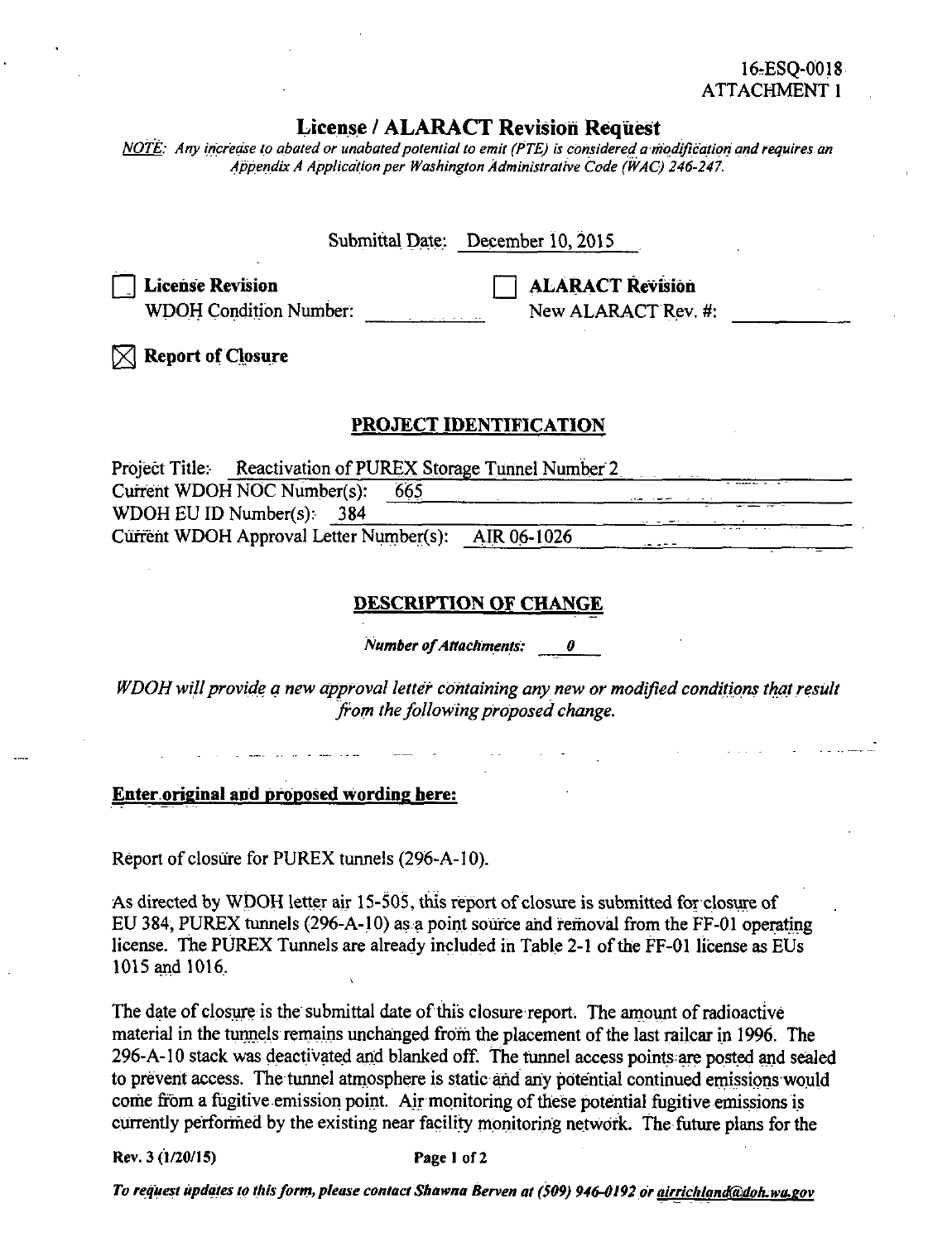remediation of the waste stored in the tunnels is indeterminate. Any remediation actions that would require the unsealing of the tunnels would require the re-establishment of abatement controls and point source monitoring for a minor emission source.

Based on this report of closure, it is requested that the FF-01 license be revised to remove EU384.

#### **SIGNATURE**

| Licensee Name:  | STACY CHARBONEAU                       |
|-----------------|----------------------------------------|
| Licensee Title: | DOE RICHLAND OPERATIONS OFFICE MANAGER |
| Licensee        |                                        |
| Signature:      | Stacy Charbonian                       |
| Date:           |                                        |
|                 |                                        |

To request updates to this form, please contact Shawna Berven at (509) 946-0192 or <u>airrichland@doh.wa.gov</u>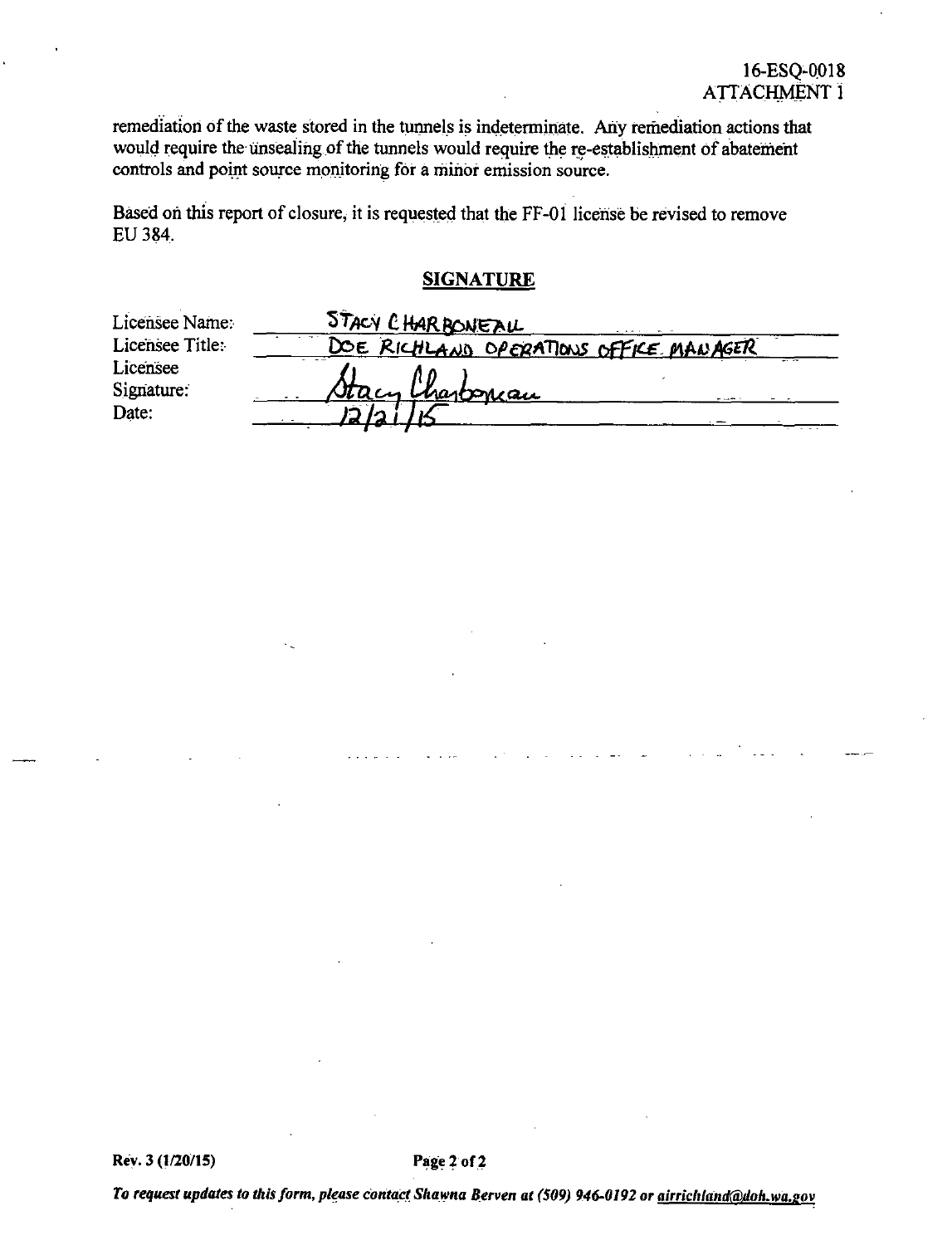## ATTACHMENT 2

 $\frac{1}{2}$ 

## **NOTIFICATION OF OFF-PERMIT CHANGE Per.mit Number: 00-05-006, Renewal 2**

**Consisting of 2 pages, including this cover page** 

 $\ddot{\phantom{a}}$ 

---,. - ·------- --··· ,\_, \_\_ ., \_\_\_\_ ----··-- .. ··-·-·------ ----.. ·-· ·---" --- --------------------···--·- ------------·----~ -------·····---···--·-·---· .. ··········--······------·--·· ···-··---·--.

 $\bar{z}$